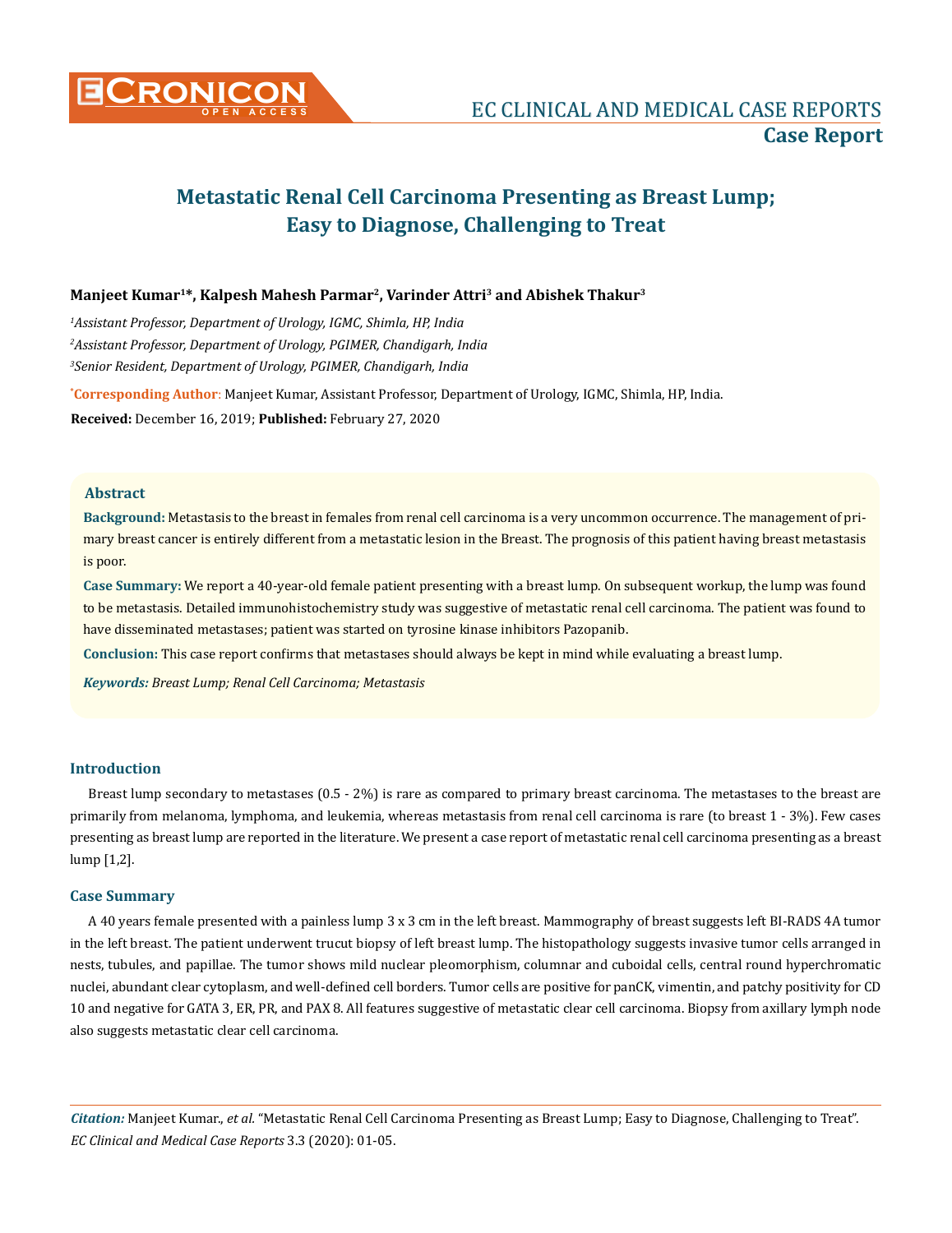The patient was evaluated for localizing primary. CECT Abdomen suggestive of 17 x 10 x 16 cm present with baseline HU 23-43, arterial phase 43-103 HU, venous 22-76 HU, mass appears to the abutting pancreas, spleen, displacing aorta, diaphragm. In view of metastases, FDG PET scan was done which suggests of Large 15 x 10 x 17 cm in left kidney with few lung nodules largest measuring 2.1 x 2 cm SUV max 4.4, multiple bone metastasis, FDG avid 3.6 SUV max in left outer breast measuring 2.3 x 1.9 cm SUV max 4.4. The patient was started on pazopanib 800 mg and kept on follow up. Patient had response to treatment (pazopanib) by decrease in size of mass at 3 months.

## **Discussion**

Renal cell carcinoma accounts for 2 - 3% of all malignancies, with 40 to 50% cases developing distant metastasis. It is the  $7<sup>th</sup>$  most common malignancy in men. Male: female ratio ranges from 1.5:1 to 2.5:1 worldwide. The classical triad of Renal cell carcinoma is hematuria, flank pain and a palpable abdominal mass, which are detected in only 10% of Renal cell carcinoma cases. Although RCC can metastasize to unusual sites, the commonly favored include the lung, bone, liver, abdomen, and retroperitoneum in decreasing order of frequency [3].

Systemic metastases also portend a particularly poor prognosis for RCC, traditionally although these numbers have been improved with targeted therapy. Patients presenting with synchronous metastases fare worse, with many patients dying of disease progression within 1 to 2 years [4].



*Figure 1: Mammography showing left breast mass BIRADS IV-A.*

*Citation:* Manjeet Kumar., *et al.* "Metastatic Renal Cell Carcinoma Presenting as Breast Lump; Easy to Diagnose, Challenging to Treat". *EC Clinical and Medical Case Reports* 3.3 (2020): 01-05.

02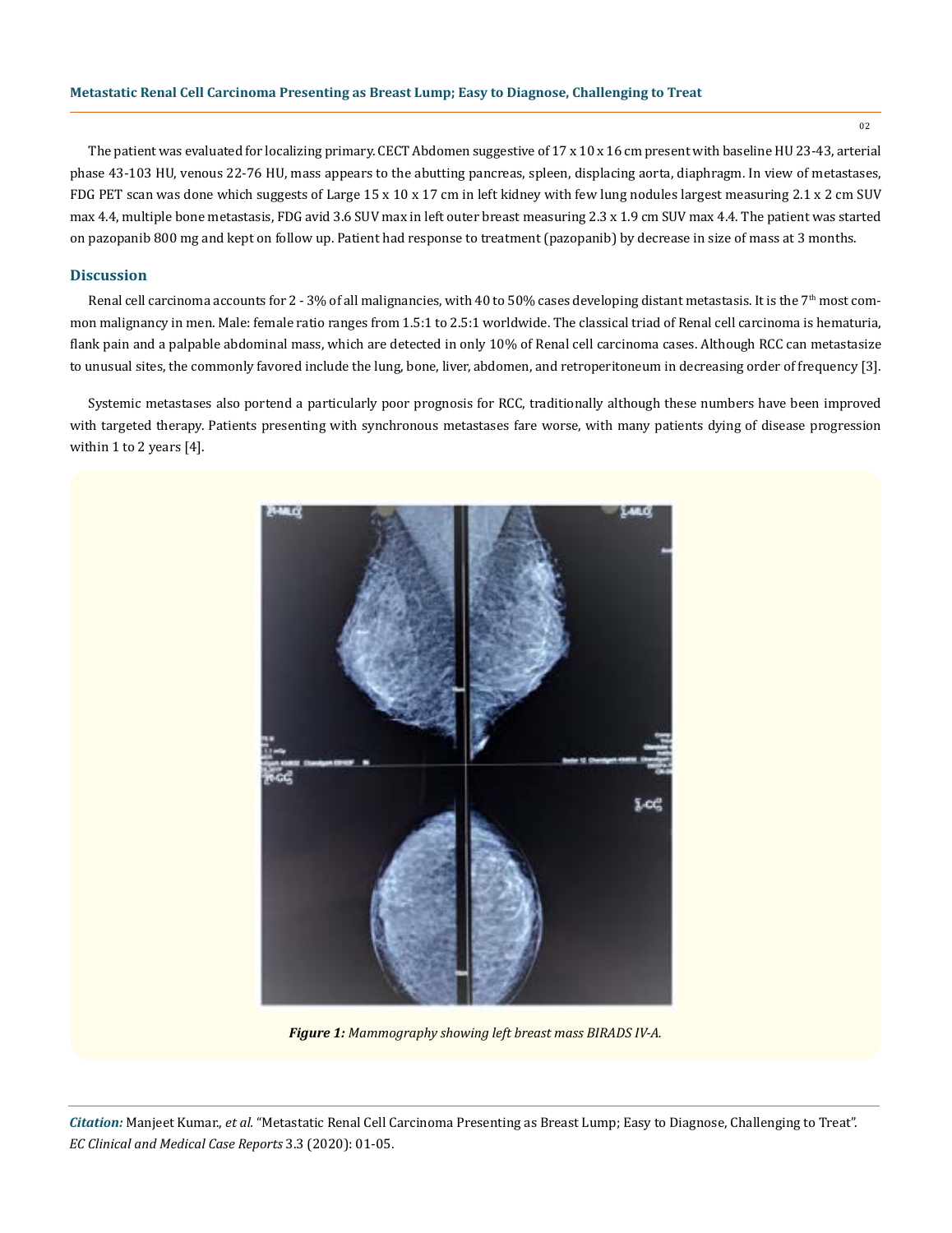

*Figure 2: Showing Left Renal mass showing left heterogeneous renal mass 14 x 10 x 8 cm.*

Patients presenting with renal cell carcinoma have metastases in one third of cases. Another one third will develop metastases on follow up [5].

Breast metastasis from renal cell carcinoma is a rare, as it emerges from the small number of cases reported in the literature. Patients can develop metastases either in synchronous or metachronous fashion from renal cell carcinoma. According to a study of 25 cases of breast metastasis reported in the literature, 14 occurred after nephrectomy for RCC. So, history of primary including renal cell carcinoma should be sought in patients of breast lump.

Metastasis to the breast present commonly as painless and mobile discrete masses with rapid growth. Skin and axillary lymph node involvement is rare in patients of breast metastases [6].

*Citation:* Manjeet Kumar., *et al.* "Metastatic Renal Cell Carcinoma Presenting as Breast Lump; Easy to Diagnose, Challenging to Treat". *EC Clinical and Medical Case Reports* 3.3 (2020): 01-05.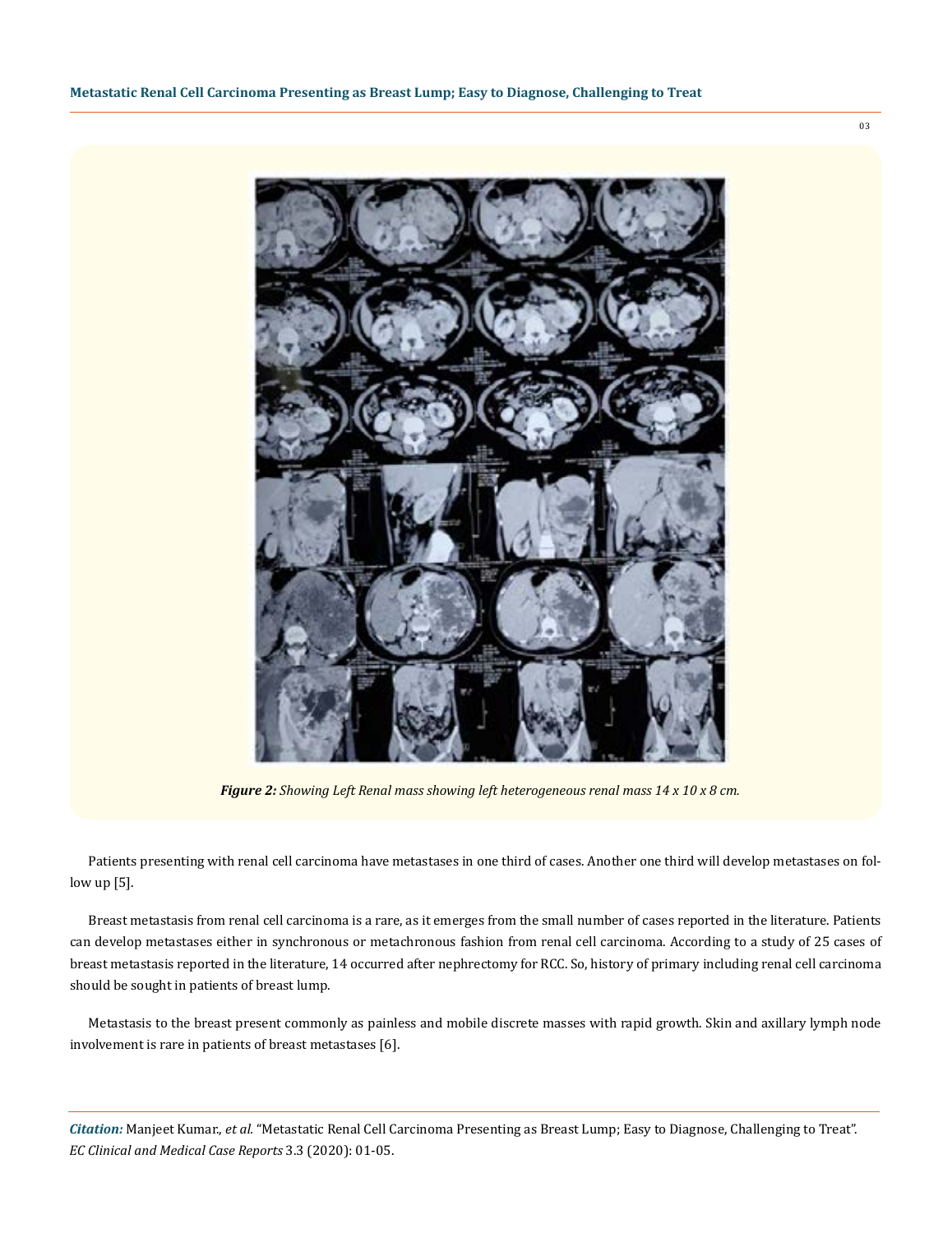

*Figure 3: Histopathology slides a. metastatic clear cell carcinoma b. clear cells with mild nuclear pleomorphism, abundant clear cytoplasm c. Vimentin immunostain performed shows diffuse strong cytoplasmic positivity in tumour cells d.CD 10 positivity in metastatic tumor cells.*

The only finding that can be suggestive of malignancy is the prominent peripheral and penetrating the vascular network, well evident to color and power Doppler, which is common to all cases reported in the literature [7].

The rich vascular network of renal cell carcinoma facilitates haematogenous extension and the development of distant metastases. Neoplastic cells from renal cell carcinoma travels through renal vein into the inferior vena cava and then through the pulmonary circulation, eventually reaching the arterial circulation, spreading throughout the whole body and thereby reaching the breast: therefore, multiple lesions in body. Lungs act as filters that prevent the systemic spread of tumor cells; however shunts, especially arterio-venous; facilitate the tumor's path to the head and neck region. Tumor-related growth factors, such as parathyroid-related protein and truncated fibronectin growth-promoting substance, may also play an essential role in the localization of cutaneous metastasis in this region [8].

Cutaneous metastasis develops in 5–10% of high-stage cancer patients, most frequently in association with breast, lung, colon, ovarian, and metastatic malignant melanomas. Although cutaneous metastases rarely develop in cancers of the urogenital system, they can occur in renal cell carcinomas (RCCs) [9].

Our case presented with a breast lump, further diagnosed by histopathology and immunohistochemistry after core needle biopsy. The patients having widespread metastasis disease should be started with tyrosine kinase inhibitors. Despite treatment, these patients have a poor prognosis. Our case illustrates that metastasis should always be kept as a differential diagnosis while evaluating a local tumor.

*Citation:* Manjeet Kumar., *et al.* "Metastatic Renal Cell Carcinoma Presenting as Breast Lump; Easy to Diagnose, Challenging to Treat". *EC Clinical and Medical Case Reports* 3.3 (2020): 01-05.

04